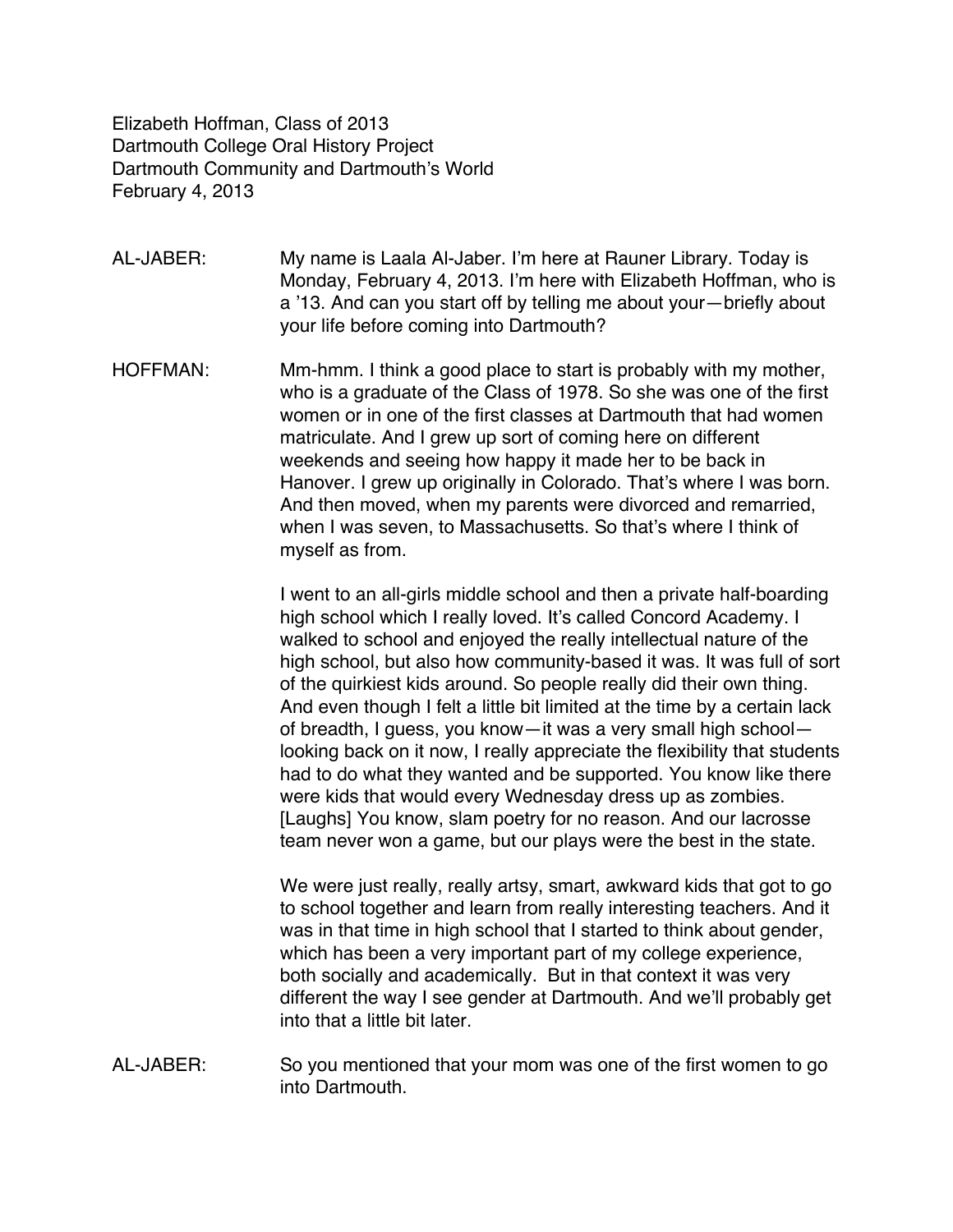## HOFFMAN: Mm-hmm.

- AL-JABER: How was her experience like, and did it affect your coming into Dartmouth?
- HOFFMAN: That's a great question because it really changed the way she talks about her experience, really changed based on the stories that I've given her of my experience here. So growing up, as I said, you know, we came to Hanover occasionally. And we always went to the Hop to get fries. That was my mom's favorite thing to eat here. And really saw the way it made her come alive when we visited. You know I was always wearing Dartmouth sweatshirts when I was younger. But because it was my mom, and she's so normal to me, I never was able to associate Dartmouth with being that special of a place. And I know that sounds bad; but, you know, when someone who you consider the norm, like close to a model, talks so much about a place, you expect it to be as normal as she is to me.

So I actually went through the college process expecting to get in, and I did, which was lucky. But I mean I think it had a lot to do with the fact that I was a legacy, and it was certainly the best school I was accepted to, which is the reason that I attended… This is so not the question you were asking. But anyway.

So Mom's experience was very, very positive. She went from a super small town in Pennsylvania where, you know, she just didn't have access to the arts or an intellectually-engaging community of professors or, you know, peers, to this place where she was really stimulated in a lot of ways. And she, I think, had a background that enabled her to enjoy a lot of the opportunities here that I don't think many women of the time did have. You know she came from a good background. She sort of walked and talked and dressed the way that women of the time were meant to. And so, you know, she talks about it, all the time she spent at Phi Delt, and is still very, very close with many of her friends that she made here.

But when I began my time and started talking a lot, when I came home, about violence and discomfort between or within the dynamics between men and women at Dartmouth, that's when she started telling me about some of her experiences that reflect those concerns that I've had. So in fact her first husband was a classmate of hers, and the marriage was annulled because he was abusive. So I found that out. And then, you know, I found out about a time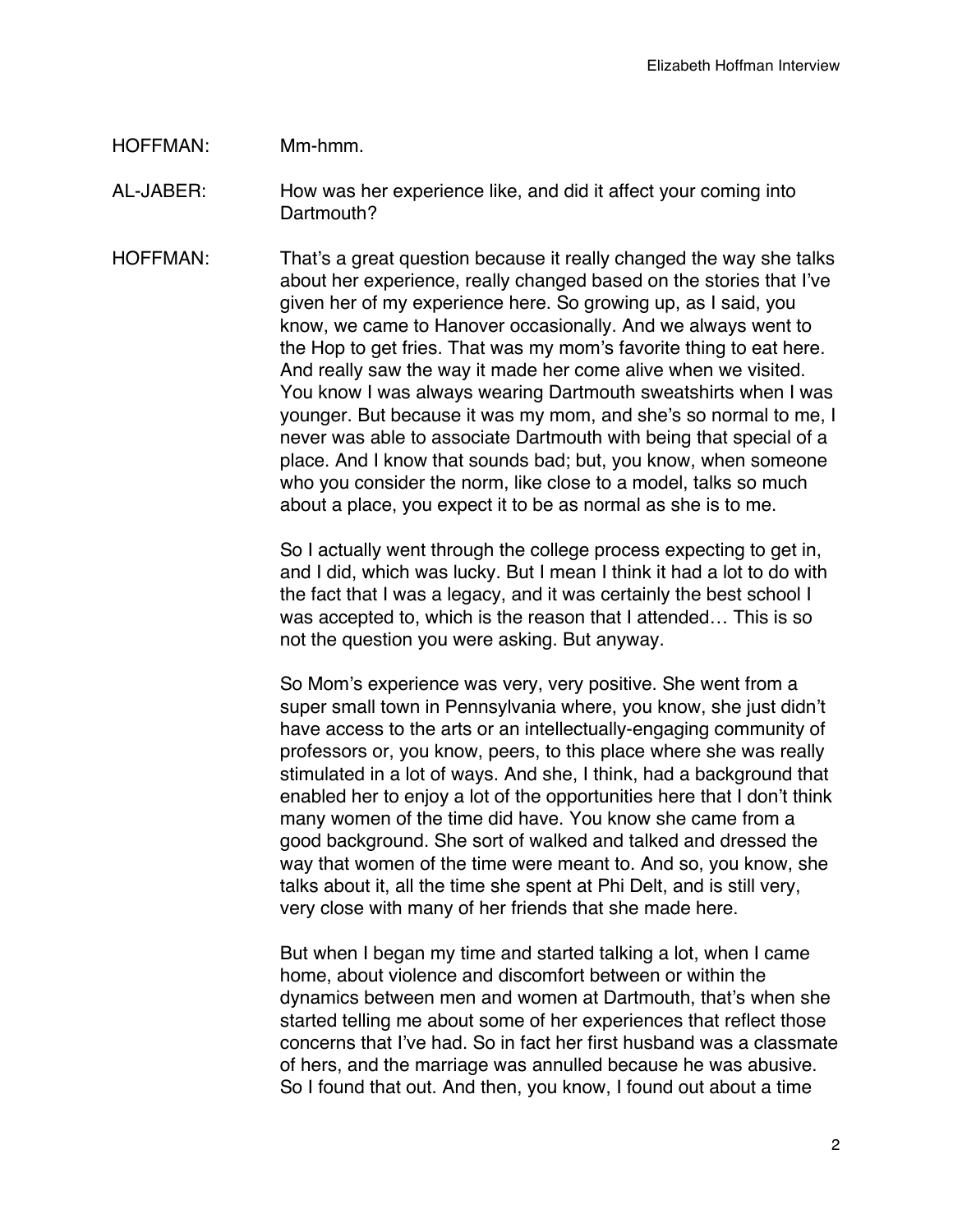when there was a man who broke into her room and sort of tried to kidnap her, and that somebody else had to come in through the fire escape to make sure that she got out okay.

So it's really interesting to hear these stories, because she was so thrilled to send me to Dartmouth because of something that was a really positive experience for her. But then realizing these pretty traumatic situations that were sort of a result of her time here, that I think she'd suppressed. You know, it's sort of a confusing way of understanding her experience here because it does seem to be sort of bipolar, I guess.

- AL-JABER: Would you have applied to Dartmouth had you known about your mother's negative experiences here?
- HOFFMAN: Yes, absolutely. Because it's still the best opportunity that I was presented with.
- AL-JABER: As a legacy, did you feel that there was a sense of expectation that you were… that coming to Dartmouth was inevitable? Or did you look at other options?
- HOFFMAN: I definitely did. I thought I wanted to go south. I wanted warm weather and Southern gentility. [Laughs] And then I realized that that would have probably made things a little bit worse for a feminist like me. It turns out that I love going home, so it's a nice to be closer. And I certainly did look at other options. But, you know, I could be at Wake Forest now, and I'm sure that would have been an interesting and probably fulfilling experience.

But I don't often regret coming to Dartmouth. I think I, like my mother, actually have learned a tremendous amount through the challenges, the social challenges, I've experienced here. And I think even though I don't think that those challenges should exist for a student, I'm grateful for the learning process I've had. That's also how she discusses her time here; that when she went on to Wall Street after Dartmouth, none of the tactics that men in the business field used to undermine her would work because she had seen so much worse here. [Laughs] So does that answer your question?

AL-JABER: Yes. You talked about facing a lot of challenges while you were here. Can you talk—elaborate on that?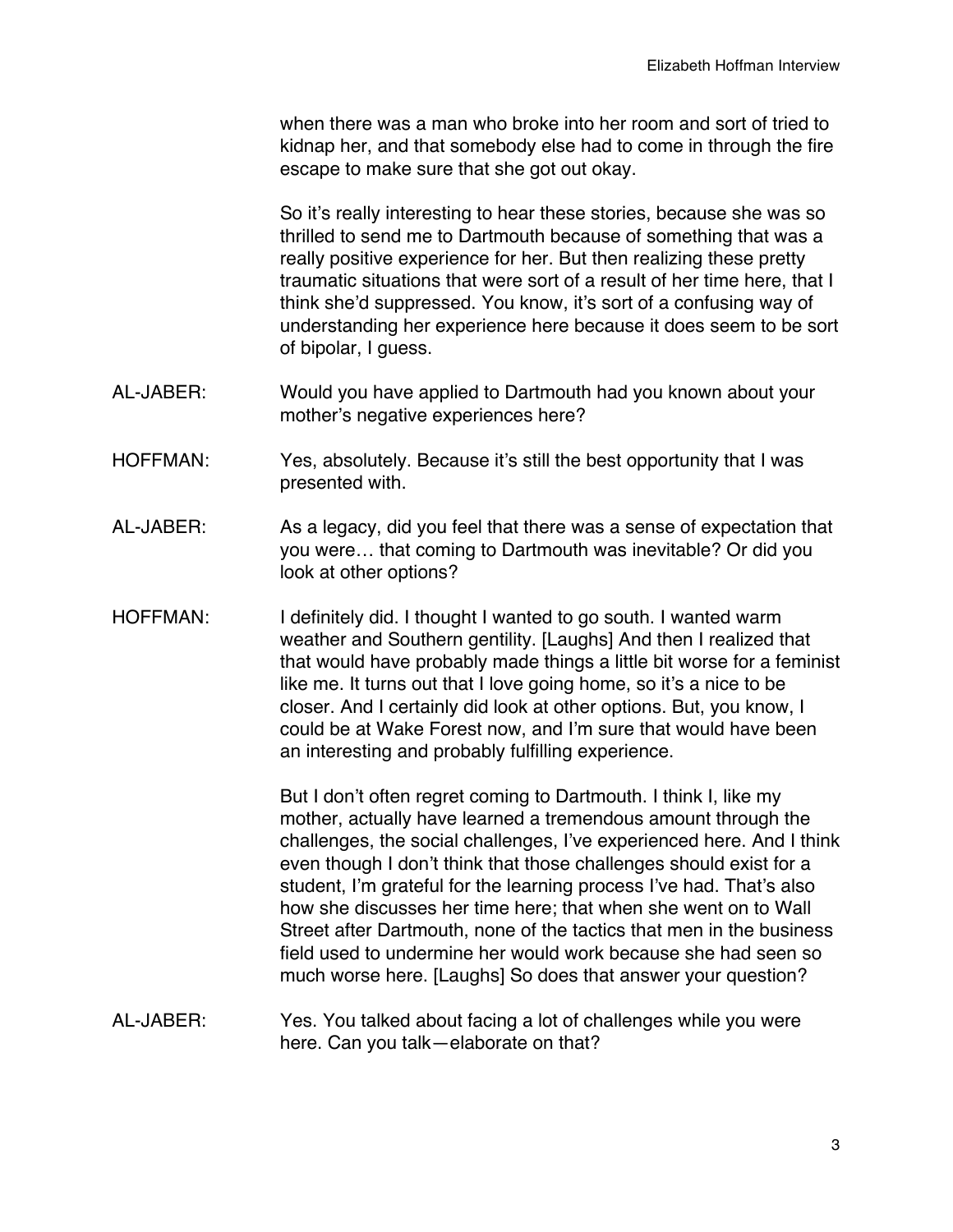HOFFMAN: Sure. And again, maybe to situate it, like I did with my mom, like I have an incredibly privileged background, and I feel very lucky for my opportunities and my privilege. I'm not on financial aid. I have had, you know, access to all the support networks I could really ask for. So I think—I don't know, just being a white, upper-middle-class woman at Dartmouth is very different than other people whom you might be hearing from. I'm becoming more aware of the role of race here, but I'm not sure if I can really speak to that.

> So the challenges I faced are very much based on my gender. And I think that being a woman at Dartmouth can be very hard, although again there are plenty of women who wouldn't feel that way. For me it's meant a lot of exposure to sexual violence, and especially awareness. So personal and social exposure, so myself and my friends. And with those stories—and a lot of stories—for me there's been sort of reverberations from that. So there's the way I've learned to relate to men, which at times in my career here have been really unhealthy. The way I've related to myself and my sexuality, and my body, in an environment where certain women's bodies seem very targeted for violence. And then the way I've seen myself at Dartmouth. Sometime in my sophomore year, I was having—I was certainly depressed. But the way I sort of think about it now is that I was experiencing sort of like secondary PTSD symptoms; although I hadn't experienced something that would trigger PTSD. I had heard so many stories that would. So I was hyper vigilant. Like a lot of the symptoms: easily intimidated, like afraid of public spaces and loud noises.

- AL-JABER: So what sort of triggered the…?
- HOFFMAN: So I came into college with some understanding of violence against women because of knowing about my mother and her first husband. So the idea of, firstly, feminism was not unknown to me, nor was violence against women, which I think a lot of my peers here are also not that way. That like the word feminism was not used ever in their family or home or anything. Whereas I knew as soon as I heard it that was like, something I really loved. So I came in with some understanding and some willingness to engage with discussions or social trends that were based on gender and based on some sort of idea of women and men are not being treated the same, and that's a problem.

AL-JABER: Mm-hmm.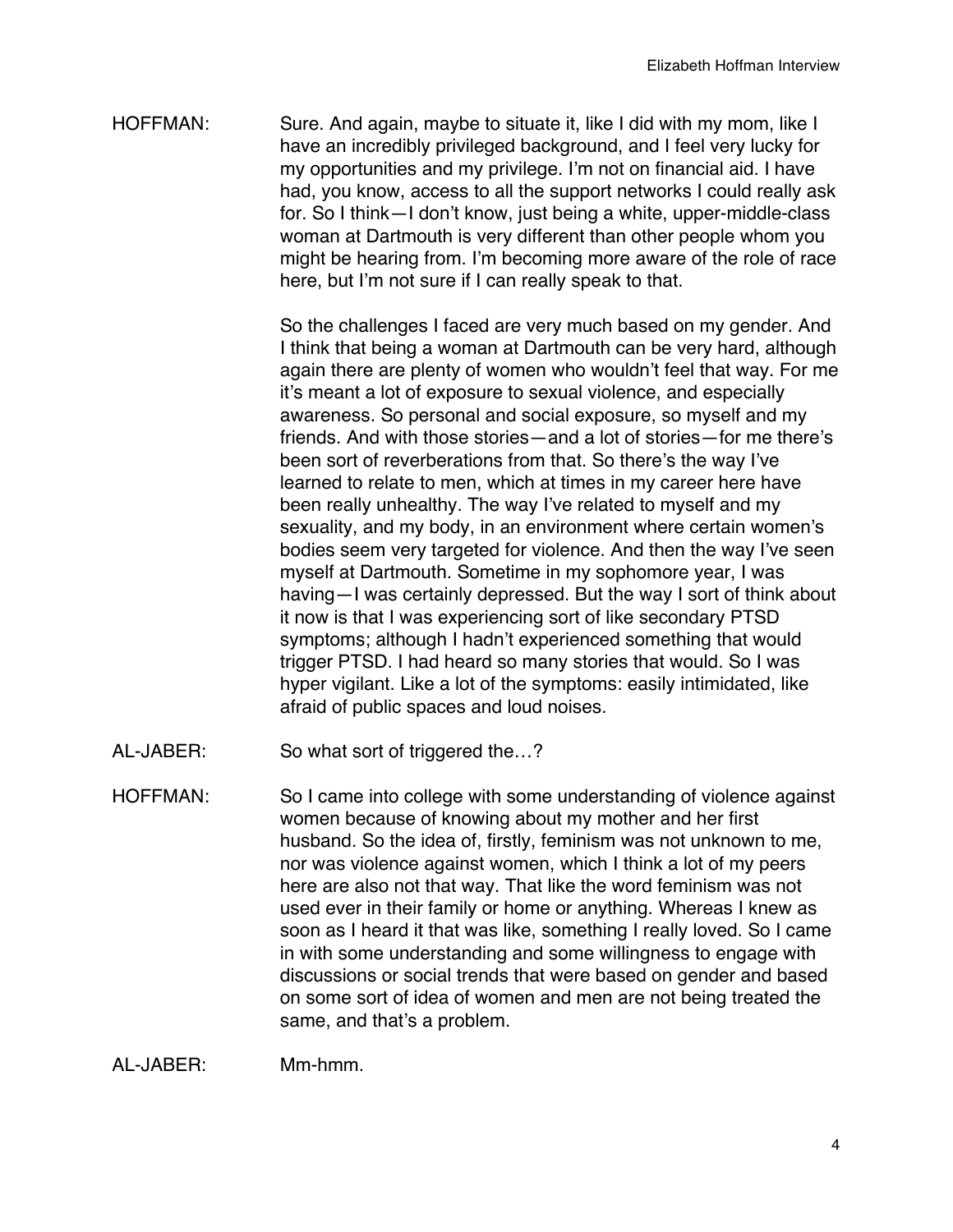HOFFMAN: So my freshman fall—I would say I really embraced fraternity culture. I was excited to be in a place that was so different from my high school. And really rewarded a person like me, you know, being like a cute freshman girl in the basement—I had a lot of attention, and that was so new to me. I felt appreciated in a way that I never had before, and it was really exciting.

> At the same time, I was very aware that all of those spaces were controlled by men, and that women were allowed there, and as guests subject to certain expectations or judgments that wouldn't have been there had I been a man. And I think with that comes just an awareness of power and how, you know, I could feel flattered and pursued sometimes, and that was really nice. But I ultimately didn't have power like my male peers did. At least the ones who, you know, had a sense of ownership in those spaces.

> So it wasn't really until my freshman winter that I began hearing stories of actions that I think are based on that sort of power dynamic that's very gendered. So freshman fall was an awareness and sort of, you know, feeling out what the dynamics here were. And in the winter I started hearing those stories. I was hearing some really, really violent cases of rape. And then also not very violent ones, but rape nonetheless. And hearing about who had done them and where they'd happened and how many people had been either active or passive participants in those assaults. And so I stopped keeping count. But I've really grown used to hearing those stories from freshman winter through now.

- AL-JABER: Is that when you stopped going to the fraternity parties? Or did you still go?
- HOFFMAN: That's a good question. Yeah, I still go to fraternity parties, although certainly not in the same way. And I mean now that I'm 21, I really enjoy going to bars and hosting events. I live off campus, and I really like using my own space. But I think a huge part of feeling safe in a fraternity is knowing people there. Freshmen or first-year students don't have that, usually don't have that privilege.

And I also feel much more comfortable with myself now in a way that if someone treats me poorly in a space, I'm either going to choose to leave immediately because I know that doesn't fit with my standards or I'm gonna, like make sure that they're held accountable for that. I think as a freshman I didn't feel like I was able to do either of those things. I also, you know, maybe spend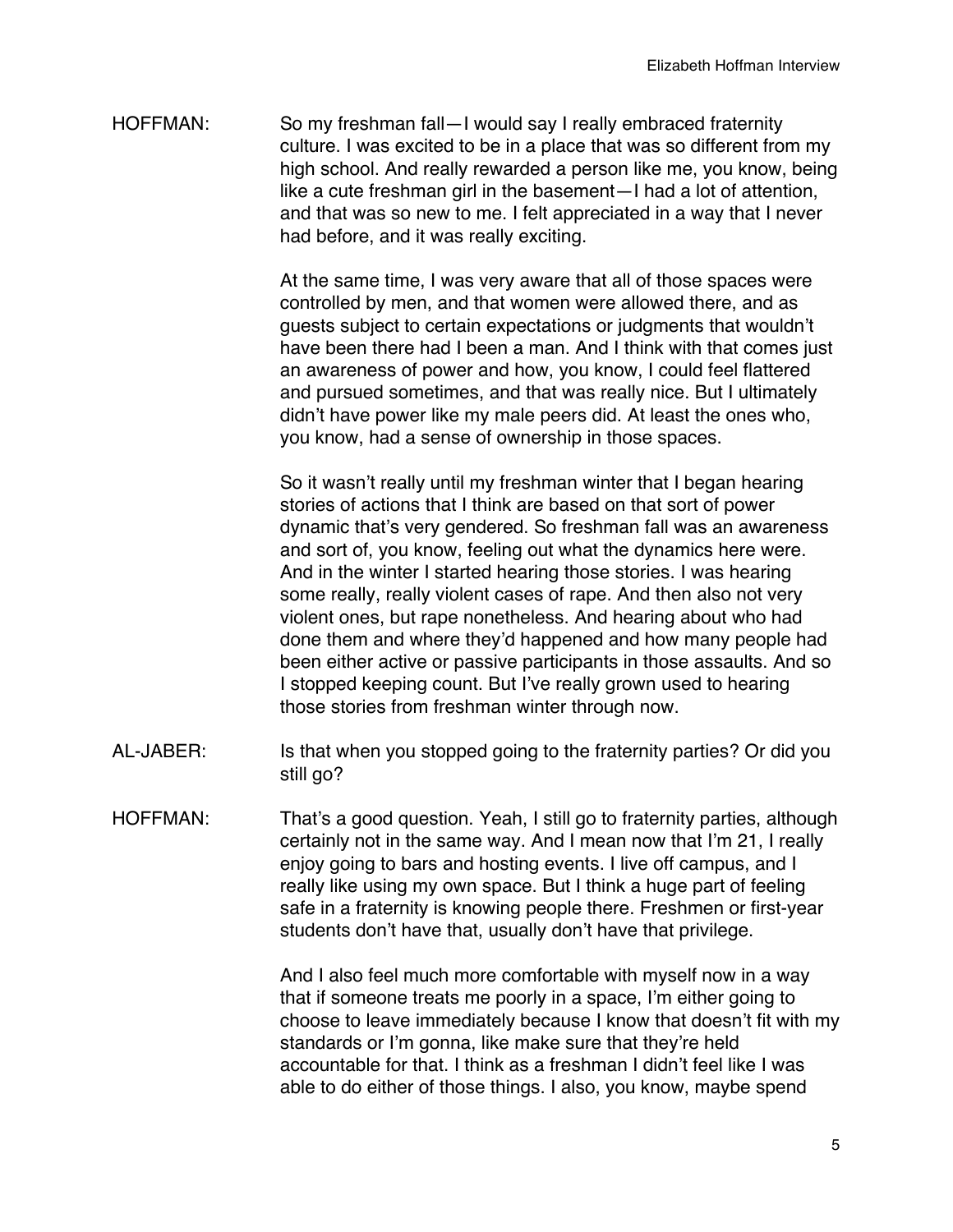more time upstairs than in basements. And then to the people who think that, you know, boycotting fraternities is the best way to change the system, I think you need people not to rush and affiliate. And because these can be really dangerous spaces, I think it's better for someone like me to be there and be aware of my surroundings and able to look out for especially younger women, as opposed to choose to remove myself completely. I'm also very social, and like I usually have fun if I choose to be there. So....

- AL-JABER: And how did you find your sense of community at Dartmouth, and has it changed?
- HOFFMAN: Yeah, it's certainly changed. When I matriculated and for the first two years of my time here I spent a lot of my time dancing in the Dartmouth Dance Theater Ensemble. And so it was something I did very seriously in high school. And my community was the dancers. And I chose to leave after my sophomore year because I really struggled to work with the director. And, you know, didn't feel as if I had any say in the creative process of something that was taking up so much of my life. And decided that wasn't worth it anymore.

So at that point I really invested myself in some of the student and community groups that deal with sexual assault and domestic violence. And that's when I found the men and women who thought the way that I did and had the same vision of Dartmouth that I do, who—I don't know—seem to have the same capacity for empathy and compassion that I'd really been looking for. And I mean that's how I got my mentor and just some other good friends.

And that process is what made me feel so much better about myself, because during the time which I described, you know, I was really depressed. I was constantly feeling threatened by really, really small environment, situations, that I'm sure weren't intentional. But I had to like overcome a lot of those thought processes of assuming violence from people who like were not meaning to intimidate me or hurt me.

So finding that core of people was instrumental in like my own cognitive processes and in just feeling like I belonged to a group. And then my junior spring the mentor I had found through some of the sexual assault work had tapped me for the senior society I'm in now, which is the best. [Laughs] And I think I haven't felt grounded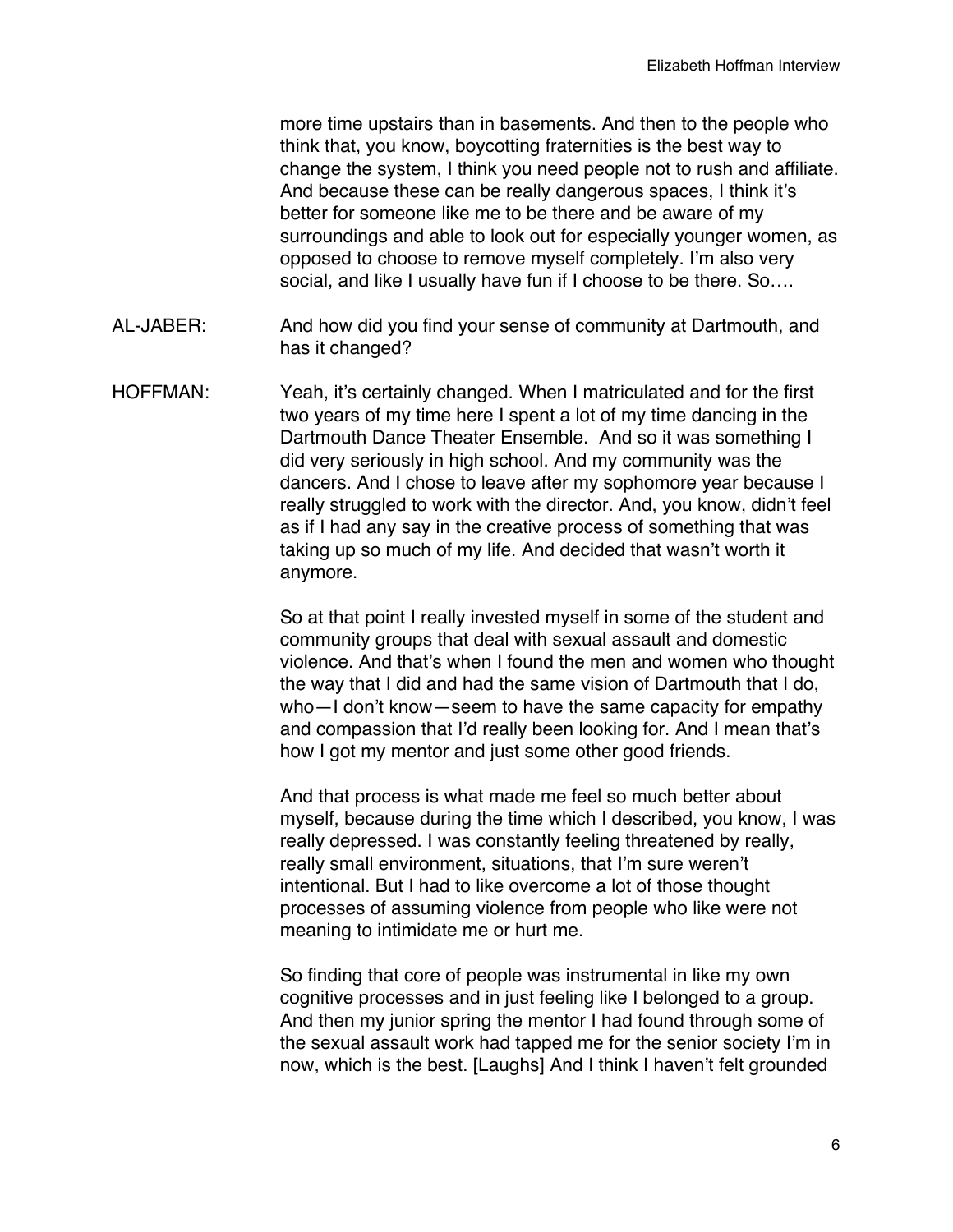in Dartmouth the way I have through that society. So those are the two main ones.

- AL-JABER: And has it changed? Or has it stayed constant, your sense of community?
- HOFFMAN: Yes. So it totally changed. I guess where I found it has definitely changed. My sense of it…. I mean I would say my sophomore year I didn't have a sense of community. And junior year I certainly did, and now I definitely do, especially living off campus and crafting my own home with people I care about is really great. And also, you know, that process of feeling like you've found a community. For me it really facilitated healthy relationships with men, which was great, because, you know, you don't want just one type of friend. So I think moving into a sense of community that's based on…. Perhaps my ability to role-model the values that I want to see, I think because I've had leadership positions, perhaps people are aware of what I do and what I stand for. And I feel really proud about that. And I also feel supported in that. So I think…I think I'm rambling. [Laughs]
- AL-JABER: And so you identify yourself as a woman of privilege and as a feminist. How do you think these—how have people perceived you within the community with these titles and so forth?
- HOFFMAN: Hmmm. That's interesting. So like what people—students or professors?
- AL-JABER: In a general sense.
- HOFFMAN: Well, so I'm a Women's and Gender Studies major, so I think about these things sort of a lot, especially as they pertain to sexuality. And so something I have thought about is the way different women, I mean, you know, tons of variables, are treated differently, I think, by groups of men on campus. So I think there's a ton of slut shaming and judgment that's totally sexist here and really maintained and perpetuated by fraternity culture and the way that that celebrates sexual conquests for men and then slut shaming for women. But because I think in social settings that are pretty public but sometimes feel private, I choose not to engage with that behavior. Like not doing the crazy college party-girl thing. That it's because of that that maybe men respect me on campus and not because of the actual work that I'm doing. So like even if I were doing all the same things in the daytime and going crazy at night, I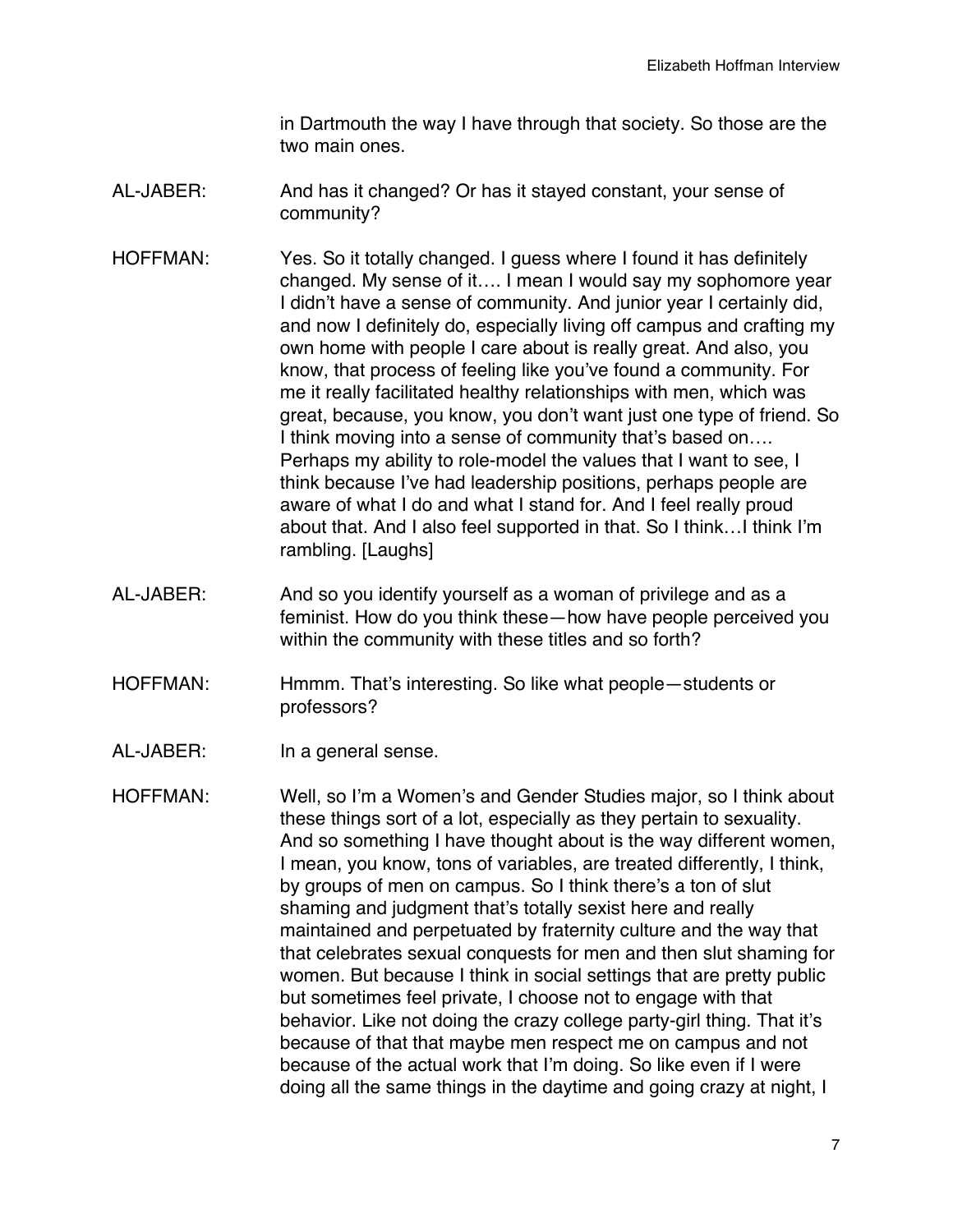would be perceived in a totally different way just by, you know, having a certain set of values and accomplishments or whatever. So I think that's a big one. It also happens to reflect what I'm comfortable with, so I don't regret that. But I think it is really unfair the way that women can be so harshly branded with different labels here, that don't reflect anything but how many people they've had sex with, you know. I don't really think that that's that important. But--

- AL-JABER: So have there been times at Dartmouth where you felt like an outsider?
- HOFFMAN: Oh, yeah! Definitely. So that time in sophomore year. So I'd actually done a study abroad in India my sophomore winter and came back in the spring and did an internship at the SAAP office. And started hearing a lot, a lot of stories from survivors. And at the same time I think I was experiencing a lot of reverse culture shock. And that's when I started getting really depressed and experiencing some pretty intense self-esteem issues.

I remember walking into the Thayer dining hall and feeling so afraid of all the people who were looking at me. There used to be this thing called the runway—I don't know if you were here. The way the tables were organized, you would have to walk by everyone in sort of a proportionately narrow walking space compared to all the tables. And there was really this dynamic of, you know, watching who comes and goes.

And, you know, I think—I had discussions, especially recently, with a lot of the racial tension and bias incidents that that've been reported recently, about micro-aggression and a lot of my friends who are super privileged, you know, in fraternities, white men, athletic, all this stuff, like, man, I do not get that, you know. Somebody had to move off the sidewalk. Or, oh, it was just a look. But those things, I think, can be really powerful. And I remember, when I was in that state, they were determinative of my sense of safety. So I think feeling as if I was being constantly threatened by the presence of men because of all this exposure to stories of rape, I felt very much an outsider. And not only an outsider, but someone who is at risk for some pretty bad violence that's totally unprovoked.

AL-JABER: And now that you've developed like a sense of community, would you say that you feel like an insider or it varies at different times?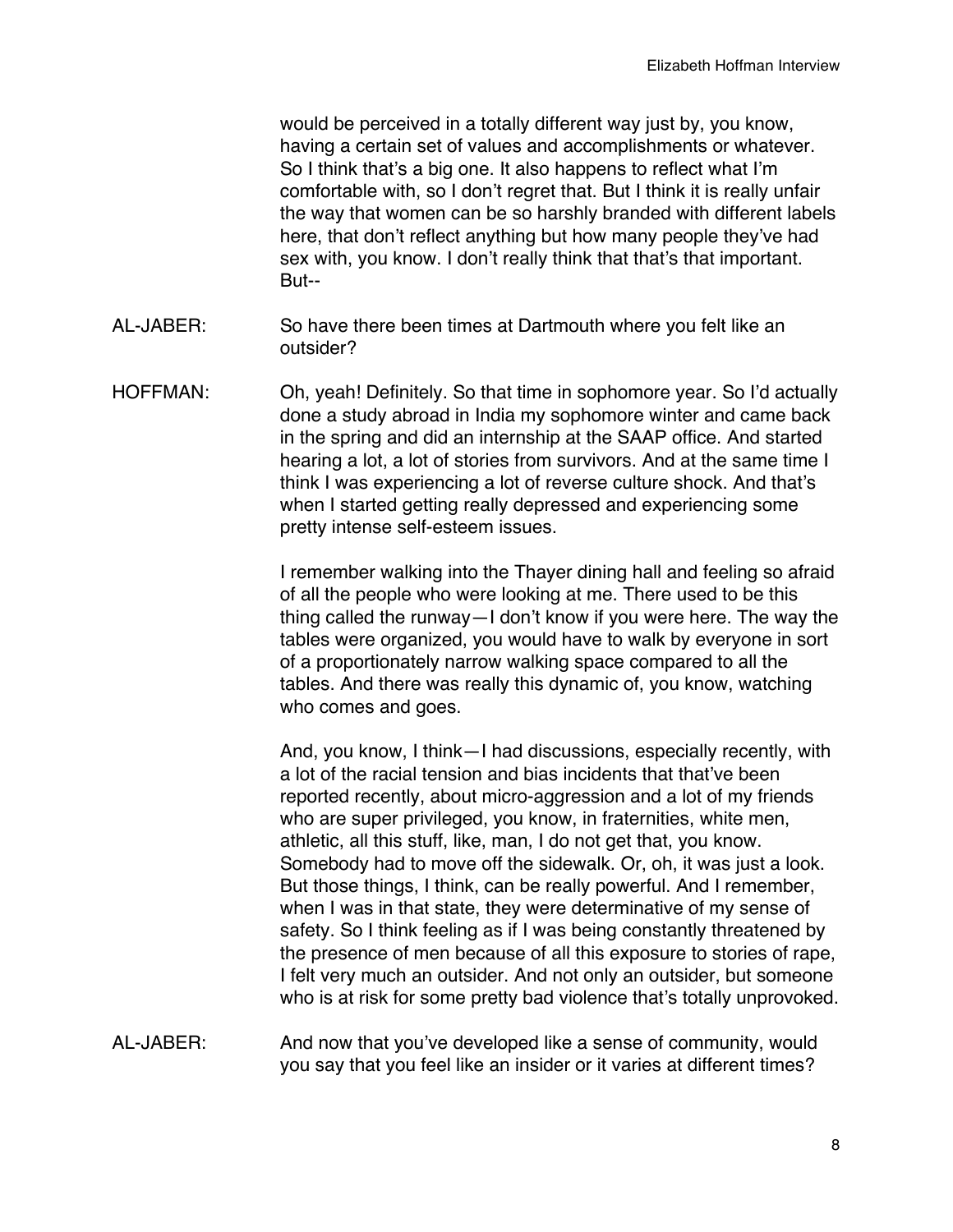- HOFFMAN: Hmmm. Yeah, really would. That's interesting. I mean I feel very established in my friend group. And I feel very comfortable engaging outside of that group. I also just because I know a lot of people; so that helps, too, you know because you…. I feel like I've covered a lot of the student population in terms of establishing trusting connections even if they're somewhat superficial.
- AL-JABER: Mm-hmm. And if there is a sexual assault on campus, maybe you'll reevaluate your…how you fit into the Dartmouth community. Can the same be said about all these different racial incidents that have been reported?
- HOFFMAN: So in terms of like overcoming....
- AL-JABER: How do you see yourself within the Dartmouth community?
- HOFFMAN: Mm-hmm. And race?
- AL-JABER: Has that made you reevaluate where you fit in?
- HOFFMAN: Oh. Um…
- AL-JABER: I guess a different way to phrase it is, have you been affected by it?
- HOFFMAN: By the recent incidents?
- AL-JABER: Yes. Are you taking such a strong stance on it like you do on sexual assault?
- HOFFMAN: Oh. Um, no I'm not.... Yeah, that's a really good question. I think.... I mean partially because I've really invested myself in one issue and find that one really exhausting sometimes, that the way…. I mean I'm certainly concerned with the way that students of color are treated and the reports I've heard and seen. But I haven't taken up that issue.

I think that the way I've tried to respond to it is having discussions with some of my really close friends. And especially with the ones who are mostly women of color. And making sure that firstly I'm supporting them. But also understanding what their experience has been like and asking more questions about race at Dartmouth. Umm… yeah. But I think honestly I'm really tired of working with sad stories, especially as a senior, because I only get a couple months of college left, and I know that these things don't go away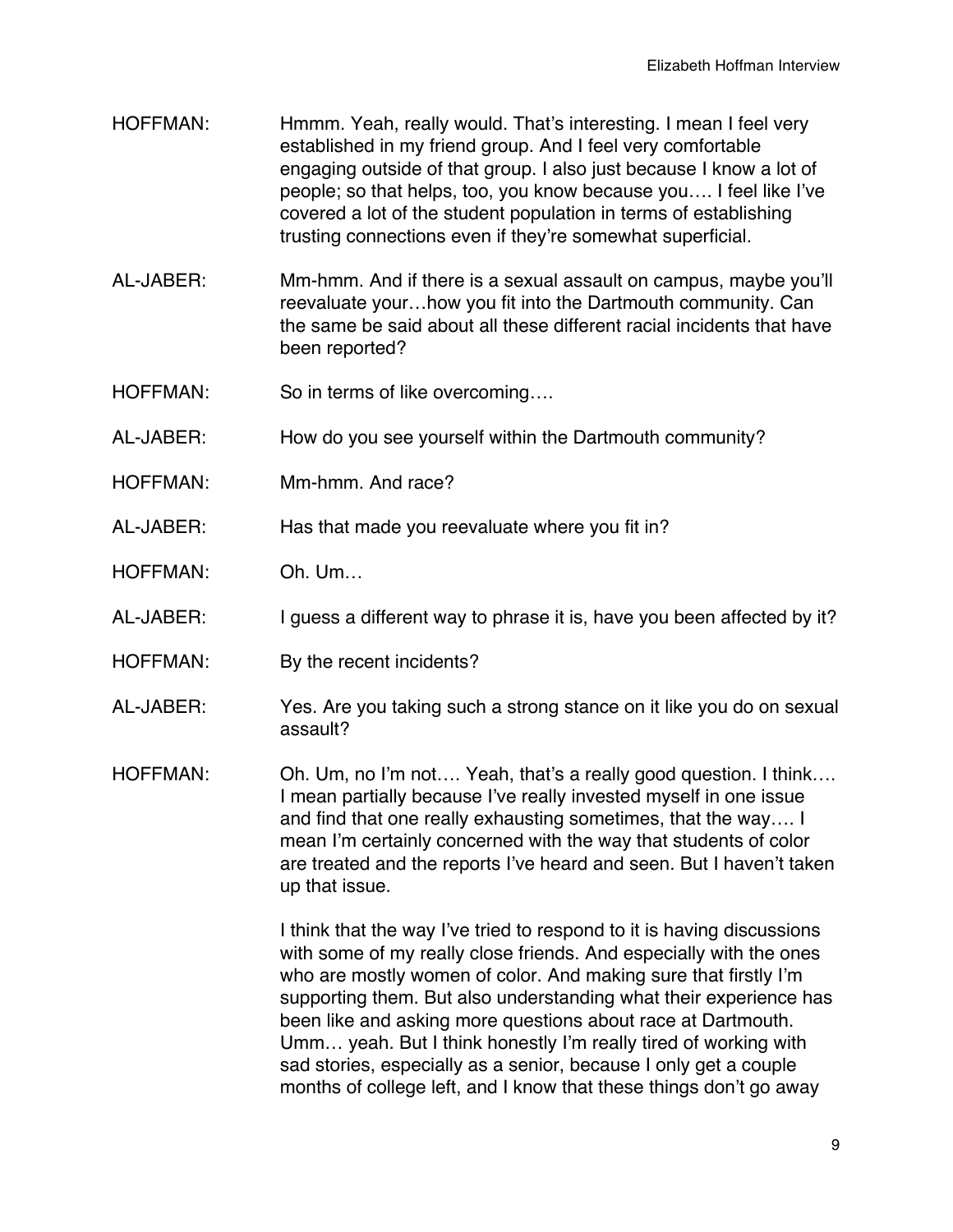when I graduate. But right now I'd like to enjoy like this finite opportunity that is Dartmouth. I'm also just a little bit tired of…. You know. [Laughs] But I do care. And there probably is more I could do.

- AL-JABER: So you mentioned being tired. So have there been times where you take up this issue, and then you focus on other things that you're not sort of preoccupied by?
- HOFFMAN: Hmmm.
- AL-JABER: Or are you constantly aware of the gender dynamics?
- HOFFMAN: Yes. That's interesting. The weirder parts of my day are when I run into a perpetrator on campus because I know a lot of these stories, I know a lot of the names and faces. And, you know, I'll be like in the zone at the gym, and there I see my friend's rapist. Or, you know, in the line for KAF and there's that guy I heard about from two different girls. And, oh, man, I'm in the bar for senior 'tails, and I really want to just pour my drink all over him. And so, you know, we're in such a small community, that Dartmouth is very small, and it's hard to escape my knowledge I guess.

At the same time, one of the most important parts of my development as an activist and responder has been prioritizing selfcare, especially after being really depressed and, you know, thinking about transferring. Just assessing that I needed to change something. I saw a counselor for a long time, I learned about how to manage these issues and the stress it creates in a way that I'm not sacrificing myself; I'm just investing. So that's been really important.

- AL-JABER: So do you think Dartmouth's location has affected its sense of community, its isolated nature?
- HOFFMAN: Hmmm. It probably facilitates a lot of community actually. At least one of my best friends goes to Columbia, and I visit her a lot there. And the sense of place is very different because students are so dispersed through this hectic city. You know I think we certainly have a bubble, and that's not always a good thing. But it is insular. And I think it means we have no choice but to spend time with each other. And, you know, that's one base for community. I think it also creates a scenario where there's not really an opt-out option. You know there isn't really that much access to…especially I mean underage drinking, not that that should be accessible. But, you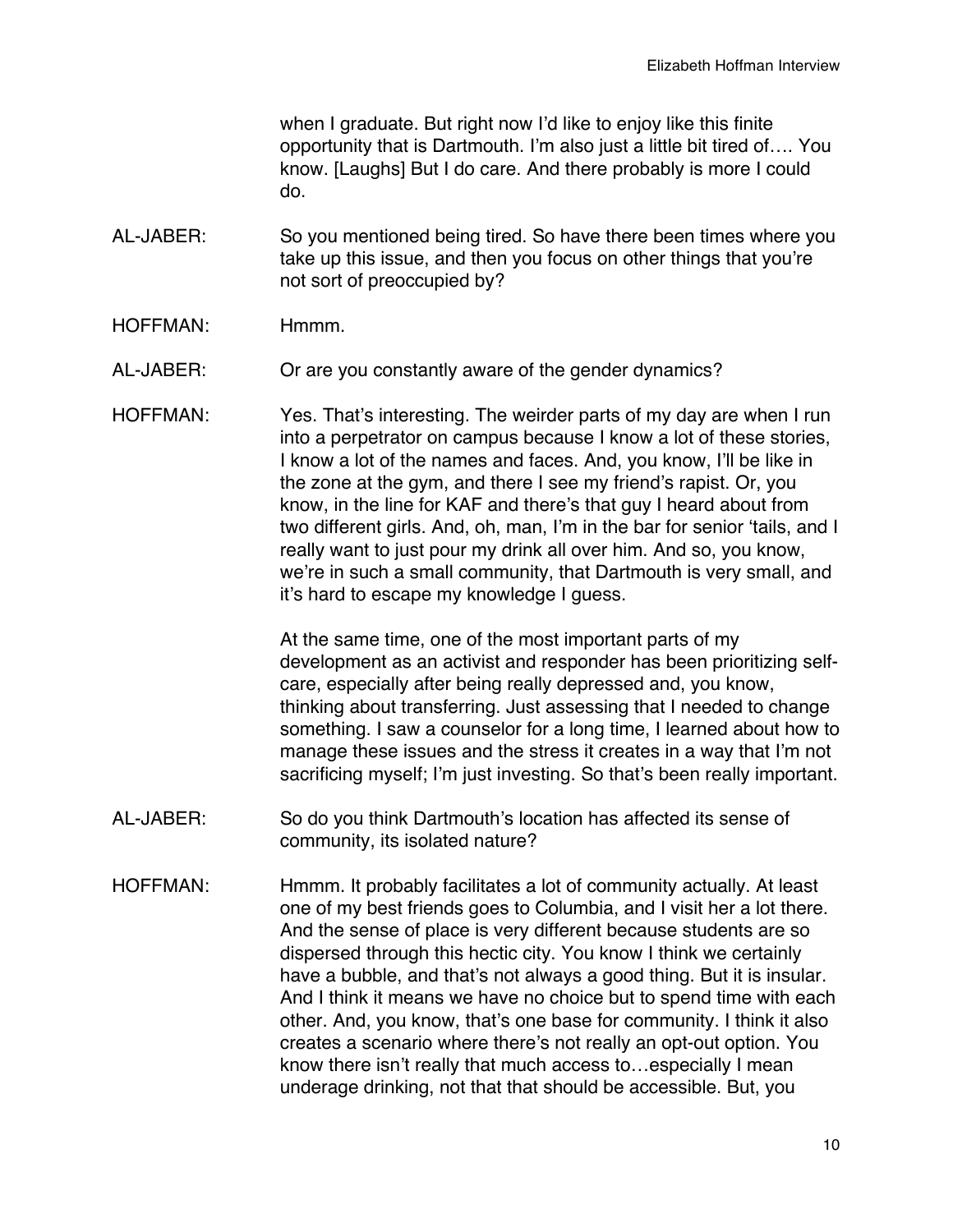know, for college students that's important. So that alternatives are—I guess, not very competitive.

- AL-JABER: Mm-hmm. And how have you changed as a person?
- HOFFMAN: Oh, man!
- AL-JABER: It's a big question.

HOFFMAN: That's a huge question. Wow! I hope that I'm smarter. I'm certainly more of an expert in sexual violence [Laughs] than I was when I came. I think I also have a better sense of what I want to do with my life and the things that I stand for. Better knowledge about who matters to me and who makes me happy or what. You know I don't think it's been so dramatic. I haven't changed who I am that much. I've just found who I am. And found some really wonderful friends and professors and administrators that have supported that process.

- AL-JABER: What has been the most memorable experience for you here?
- HOFFMAN: Memorable...so, either good or bad?
- AL-JABER: Yeah.
- HOFFMAN: I don't know if there's just one. I think I really segment my memories by term. I think a lot of students do that. It's a little bit weird, like my life is made up of ten-week chunks and the time in between. So, you know, I think about these finite experiences of junior fall, junior winter, junior spring. And sort of a feeling that characterizes them as opposed to specific moments. So I don't know. I think I have made memories at Dartmouth that are much more broad. And I'm trying to think of something that was really specific.

I guess one of them would be from my freshman winter. I did the training to be a Sexual Assault Peer Advisor. And it was one of those moments where I could feel a shift in the way I thought about Dartmouth, I guess. And it was when, you know, you'd done all this work on what is rape? What is sexual assault? Who do you talk to? You know. What about the police? What about the hospital? You know we've gone through the resources and the definitions and the laws. And then finally we got to one of these training sessions that was Sexual Assault at Dartmouth and the way that violence here looks different than elsewhere. And how it has to be treated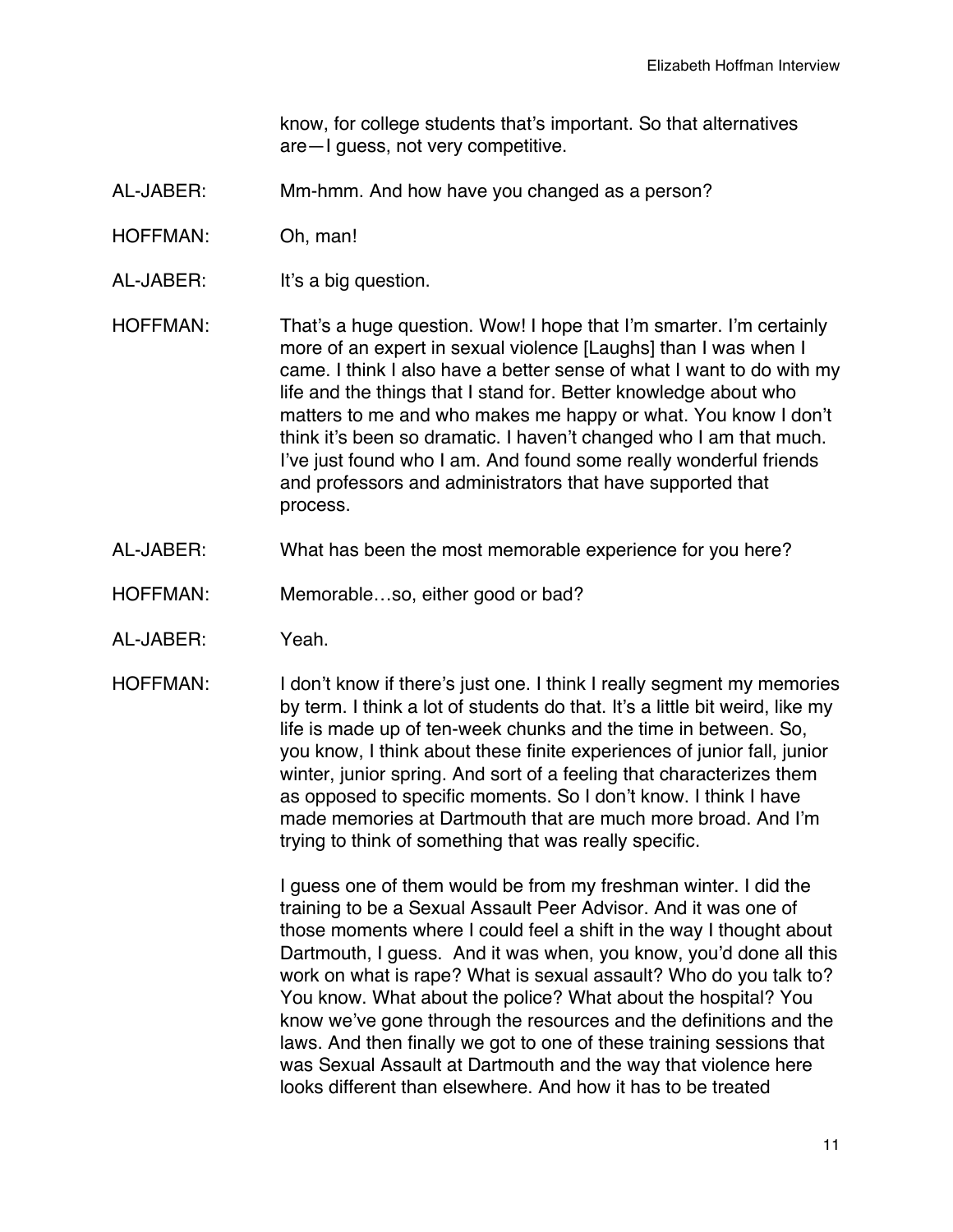differently because of, you know, our community, our size, and the way that our social system is organized, those kind of things. And it included an overview of our Clery statistics, which are mandated reporting from the federal government of higher educational institutions. And also only like a sliver of the true number of assaults that happen at Dartmouth. And I remember hearing that number and being floored. And then hearing about, oh, this is probably only 15 percent of the cases that happen. And not knowing what to do with that knowledge and feeling really shocked and disappointed that that was…that that could be said of a place that I'd come to really enjoy and wanted to call home. But then felt as if, you know, how could I possibly embrace a school that allowed violence like that?

- AL-JABER: Did you talk over this with your mother?
- HOFFMAN: Um, I don't remember. I'm sure I did. I talk with my parents a lot.
- AL-JABER: Because it would seem that she would… She had a lot of experience in that and she could help.
- HOFFMAN: Yes.
- AL-JABER: And did she sort of take on the same role that you did on counseling, that you have on campus?
- HOFFMAN: I don't remember any specific conversations with my mom. This is three years ago, so…. [Laughs] I'd like to claim, you know, a little old age. But I think it was actually my dad who's probably been more supportive of engaging with this issue and being a little bit radical. I think my mom, you know, for her being a woman at Dartmouth was often about ignoring your gender identity. And the way that she talks about it is, you know, being successful not because you're a woman and doing these things, but because you're doing them better than the men are, or at least as good. So for her, I think, the way she got through Dartmouth was not by really thinking a lot about gender and thinking of herself as a woman. But it was thinking about how am I going to succeed and prove that even though I'm a woman, I'm successful? So that was a very different frame for her to use to approach these issues. And still we don't talk about them as much as I do with my dad.
- AL-JABER: And is this sort of an issue that you're going to pick up as an alumnae, or are you leaving it behind?